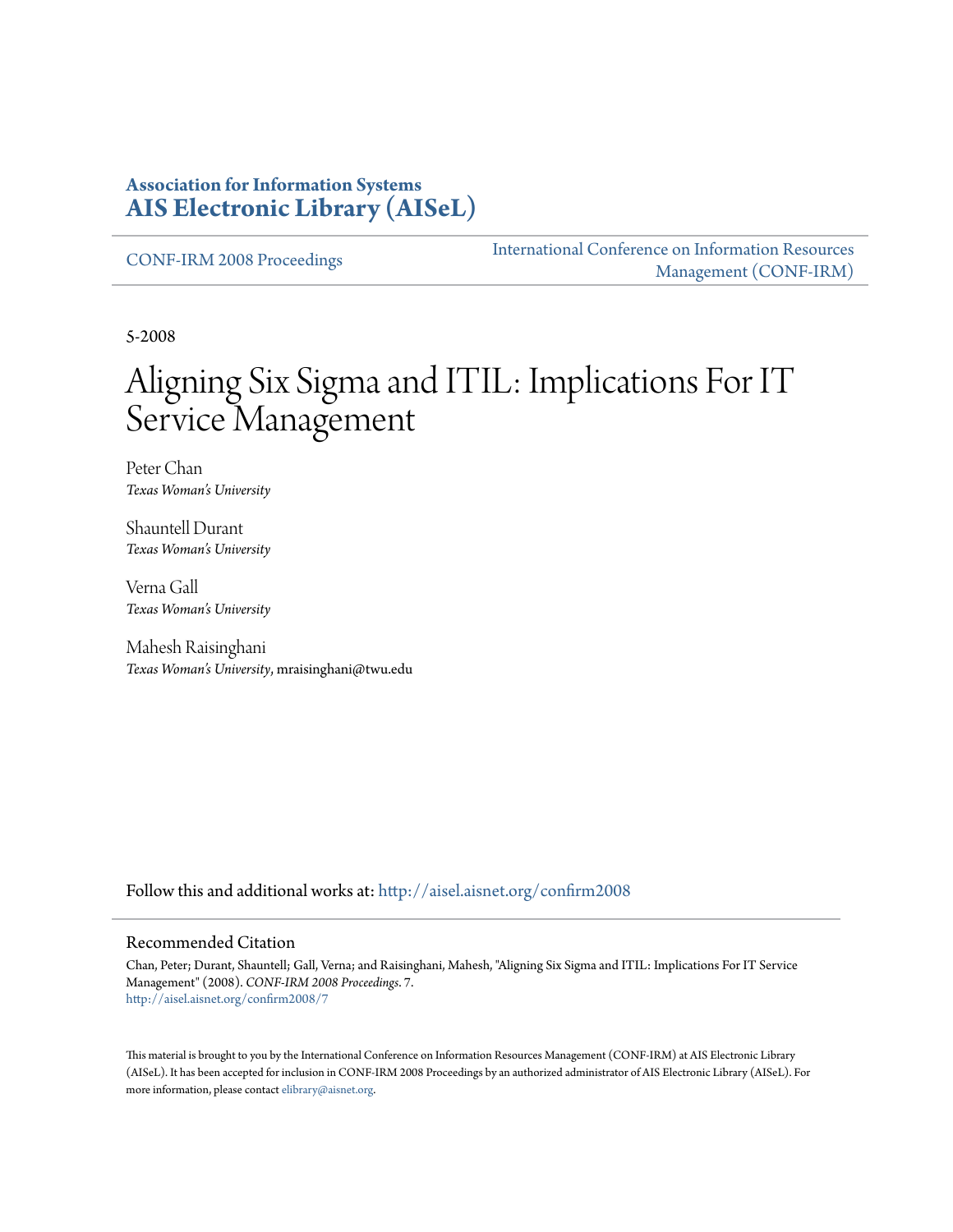## **11F. Aligning Six Sigma and ITIL: Implications For IT Service Management**

| Peter Chan,             |   |
|-------------------------|---|
| <b>Shauntell Durant</b> | M |

Verna Gall ahesh Raisinghani Texas Woman's University mraisinghani@twu.edu

### *Abstract*

Today's executives are challenged to deliver value to their shareholders in a global market place. Technology organizations must deliver interoperation of processes, people and technology to the entire enterprise. To design, deliver, and manage IT services to meet an agreed level of quality, Organizations are implementing IT Service Management (ITSM) and creating quality standards, which uses the best practices of IT Infrastructure Library (ITIL). ITIL tells IT management what needs to be done and how it will get done from the process perspective. When under- taking an ITSM a project to implement ITIL, ITIL does not provide a method for measuring quality or identifying and completing process improvement projects. By integrating Six Sigma, which is a quality methodology, IT management will have the methodology and tools for measuring quality and improving processes. Adopting Six Sigma principles also will help IT focus on their customers and the business strategy, manage proactively based on facts, and reinforce collaboration across the enterprise. The purpose of this paper is to introduce the reader to the concepts of ITSM, ITIL and Six Sigma individually. Additionally we will make the case for leveraging ITIL and Six Sigma with ITSM in practice and opportunities for future research.

### *Keywords*

ITIL, Six Sigma, ITSM, Design for Sigma Six, Quality Management, IT Business Value Management

### **1. Overview of IT Service Management (ITSM)**

The rise of services oriented architecture, client server computing, virtualization and distributed applications have created a plethora of *moving targets* in the IT organization. IT organizations have had to deal with a business that have historically been isolated by function or department and have been separated from the business. But as organizations have adopted an enterprise approach to running their businesses, IT managers can no longer run an IT organization as a technology-based organization. They must be able to migrate to being a value-based service provider and contributor to the enterprise strategy instead of an overhead cost. IT managers need to adopt a service management approach consisting of well-defined IT processes and a continuous improvement program in order to meet their customer's expectations and contribute to the enterprise's goals.

To meet the challenge, American IT managers are adopting a practice that has been used by their European counterparts for over 24 years, information technology service management (ITSM). According to Salle (2004), the evolution of IT organizations typically mature through three stages: technology provider, service provider and strategic partner.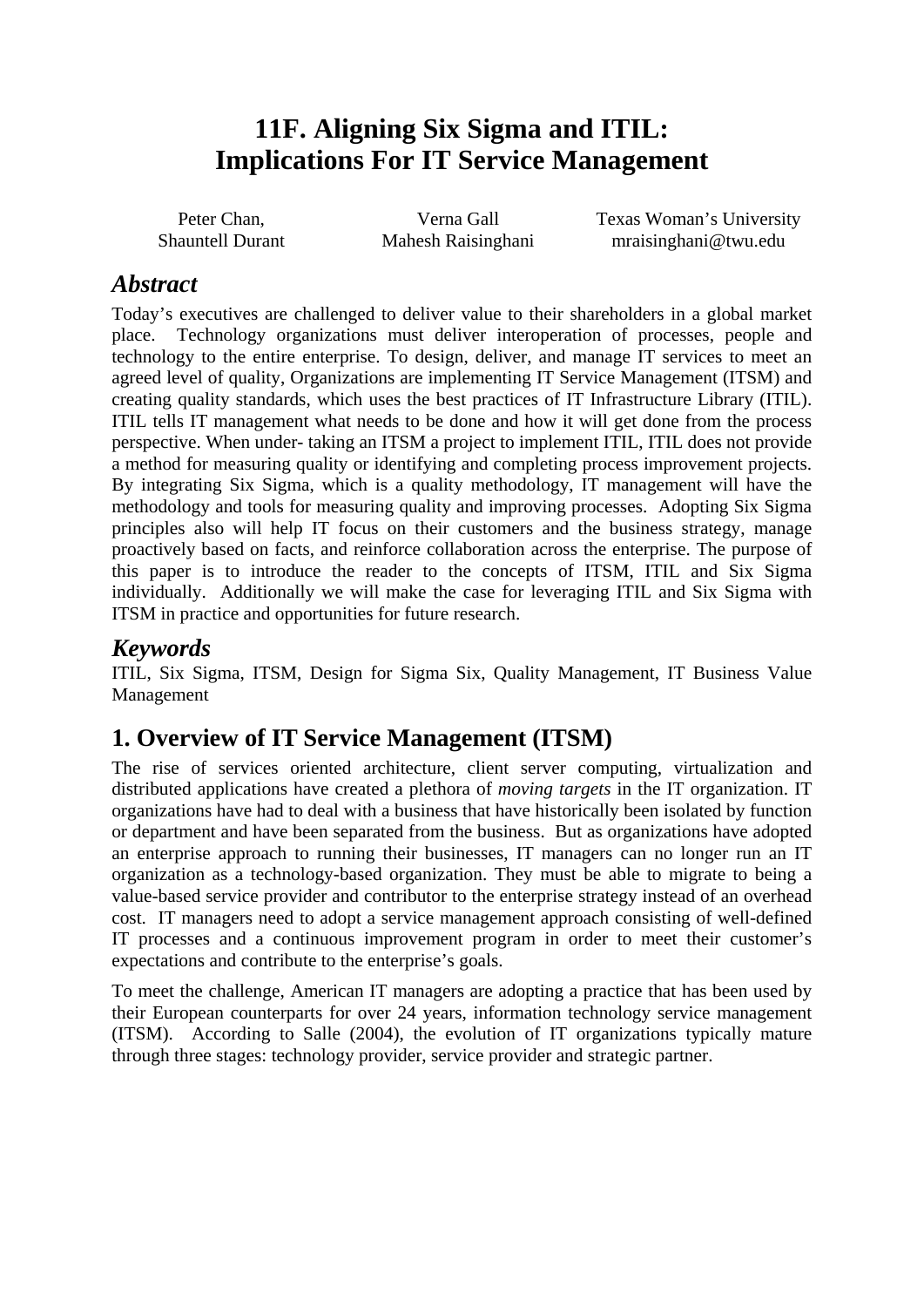

Figure 1 Evolution of the IT Function within organizations (Salle, 2004, p. 1)

Continual maturity occurs as the IT organization moves through each stage. In the initial stage the IT organization operates as a technology provider and it is using IT infrastructure management (ITIM). In this stage, the focus is to manage and provide a solid infrastructure to the enterprise by maximizing the return on technical assets and controlling the infrastructure including its hardware and data. As an organization moves to becoming a service provider it will use ITSM which leverages ITIL to identify the "services its customers need and focusing on planning and delivering those services to meet availability, performance, and security requirements. In addition, IT is managing service-level agreements, both internally and externally, to meet agreed-upon quality and cost targets. Ultimately, when IT organizations evolve to IT business value management (IT Governance), they are transformed into true business partners enabling new business opportunities. In that stage, IT processes are fully integrated with the complete lifecycle of business processes improving service quality and business agility." (Salle, 2004, p. 1).

### **2. What are ITIL and ITIL Service Management Practices?**

The U.K. government's Central Computer and Telecommunication Agency created ITIL. It is a framework and does not require a license to practice and it is independent of any commercial solution or platform. In the last 24 years, ITIL has become a de-facto standard and most widely used accepted approach to define processes for IT service-oriented organizations. It aligns IT processes to overall business goals. ITIL is a guide for establishing common processes, roles and activities, with appropriate reference to each other and how communication lines should exist (ITIL, 2007). Although processes dictate how services are delivered, processes are of little interest to customers because they are not visible. ITIL is a public domain set of books that describes comprehensive and consistent best practice guidance in the area of organizing a coherent process for IT Service Management. In the late 1980's when it was originated it consisted of more than 30 books, but the release of ITIL V3 condensed the framework into 5 books.

The latest version is ITIL V3 and it is designed to address the significant shortcomings of ITIL V2. ITIL V3 has a broader scope and contains everything that was included in Version 2. Version 3 pays more attention to the areas of designing services suitable for the business and creating a strategy around this. Version 3 gives more advice on Continual Service Improvement (Damiano & McLauglin, 2005, p. 253). ITIL V3 addresses the life cycle of service management. It embraces a more holistic service management practice that includes business and IT at strategic, tactical, and operational layers. While in comparison, ITIL V2 focused just on the operational layer of IT operations. The new version provides best practice guidance to implement a true life cycle of service management in five best practice guides. Version 3 of ITIL library consists of 5 five sets of books: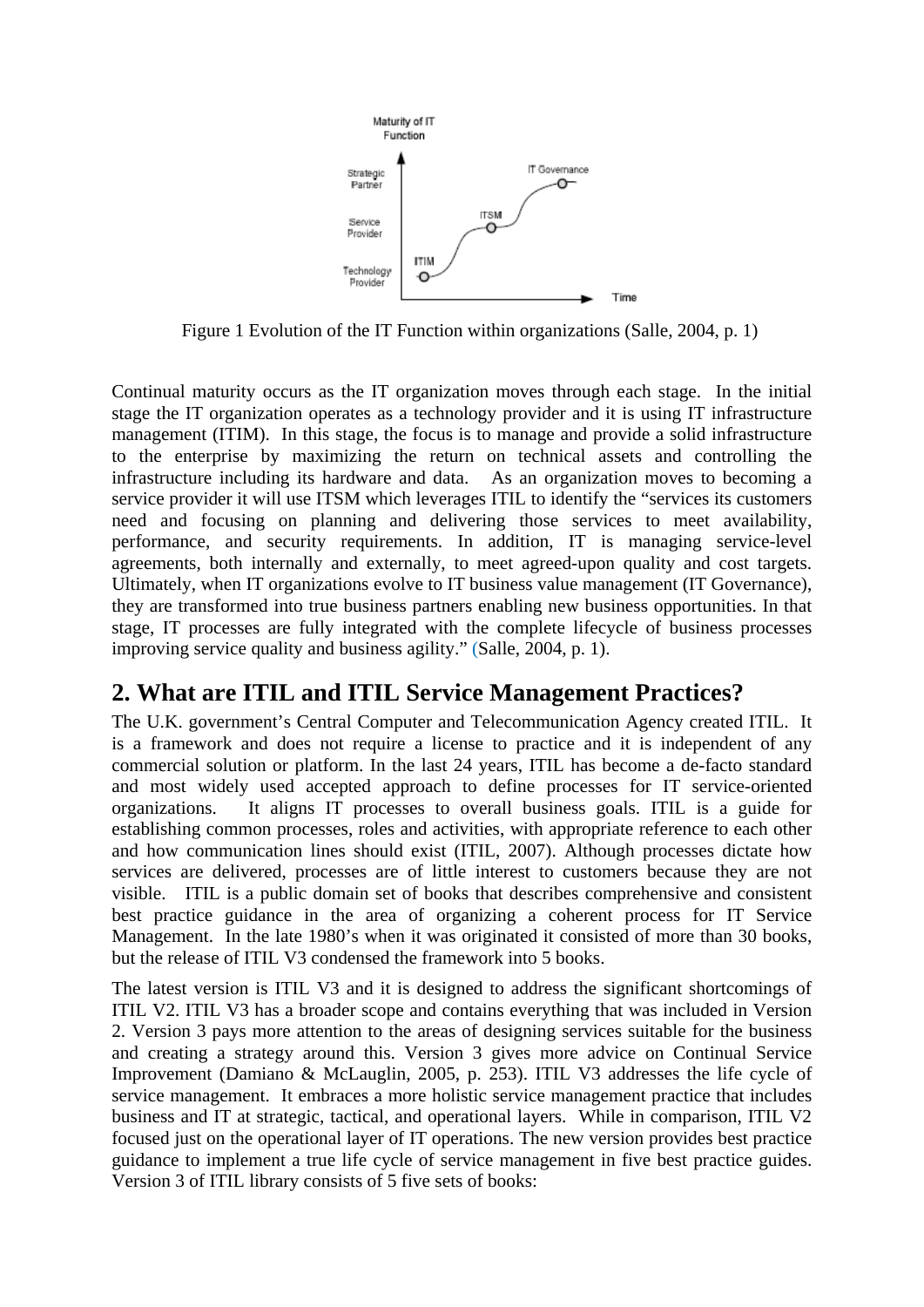| <b>Book</b>               | <b>Responsibility of Book</b>                                                                                          |
|---------------------------|------------------------------------------------------------------------------------------------------------------------|
| <b>Service Strategy</b>   | Defines the policies and strategies to implement Service                                                               |
|                           | Management in line with the overall business strategy. It                                                              |
|                           | focuses on the planning aspect of the policies and strategies.                                                         |
| Service Design            | Describes how to use the strategy to create design and                                                                 |
|                           | specifications for the service. This book has more structure                                                           |
|                           | and explains a step-by-step approach to designing services.                                                            |
|                           | Much of what was in this book was already addressed by                                                                 |
|                           | ITIL v2 with the exception of security management.                                                                     |
| <b>Service Transition</b> | Covers configuration, change and release management.                                                                   |
|                           | Change management focuses on how to assess and plan for                                                                |
|                           | changes. Configuration management has been extended to                                                                 |
|                           | include service assets or IT assets, which are important for                                                           |
|                           | IT to be aware of. This book also Details how to get the                                                               |
|                           | specification into the live environment.                                                                               |
| <b>Service Transition</b> | Defines how to best support the support the day-to-day                                                                 |
|                           | running of the service throughout its life cycle. Provides                                                             |
|                           | guidance on running a live production environment.                                                                     |
| <b>Service Operation</b>  | Provides a framework for Continual Service Improvement.                                                                |
|                           | Service performance is measured at each stage ensuring that                                                            |
|                           | IT align and continually realign to the needs of the business.                                                         |
|                           | This book makes it clear that, for organizations to become<br>more proactive, assessments must be a continual process, |
|                           | rather than one that only happens when a failure occurs.                                                               |
|                           |                                                                                                                        |

### **2.1 Benefits of ITIL for Service-oriented organizations**

ITIL's framework of best practices can be used to assist organizations as their needs and technology evolve around processes. ITIL Service Management Practices offer benefits that demonstrate their value and ROI. Organizations can use ITIL to add more value to their business, be more agile in with their responses, define standards, implement new technologies, adopt new trends, regulate compliance, and improve the quality of IT services. Additionally, companies gain higher productivity from both business and IT staff. These best practices for the support and delivery of IT services can help a company document IT processes as required for Sarbanes-Oxley (Worthen, 2005, n.p.).

### **2.2 What does ITIL not do?**

ITIL does not focus on a specific industry segment or restricted geographically. ITIL does not address *who* within the organization is going to be in charge of implementing each process. It does not address the *how* to use the tools that are needed to implement these processes. ITIL does not offer corporate or organization certificates but rather personal certification. Certification does not guarantee service quality and this is a common misconception within IT organizations. Many vendors and consultants offer services in restructuring ITIL, and many customers seek such guidance. However, ITIL does not promote an organizational structure, or require any particular management. Nor does the ITIL mandate any particular workflow design or process. Here is a quote from ITIL: "For each of the processes described in this book, one or more roles are identified for carrying out the functions and activities required. It should be noted that organizations may allocate more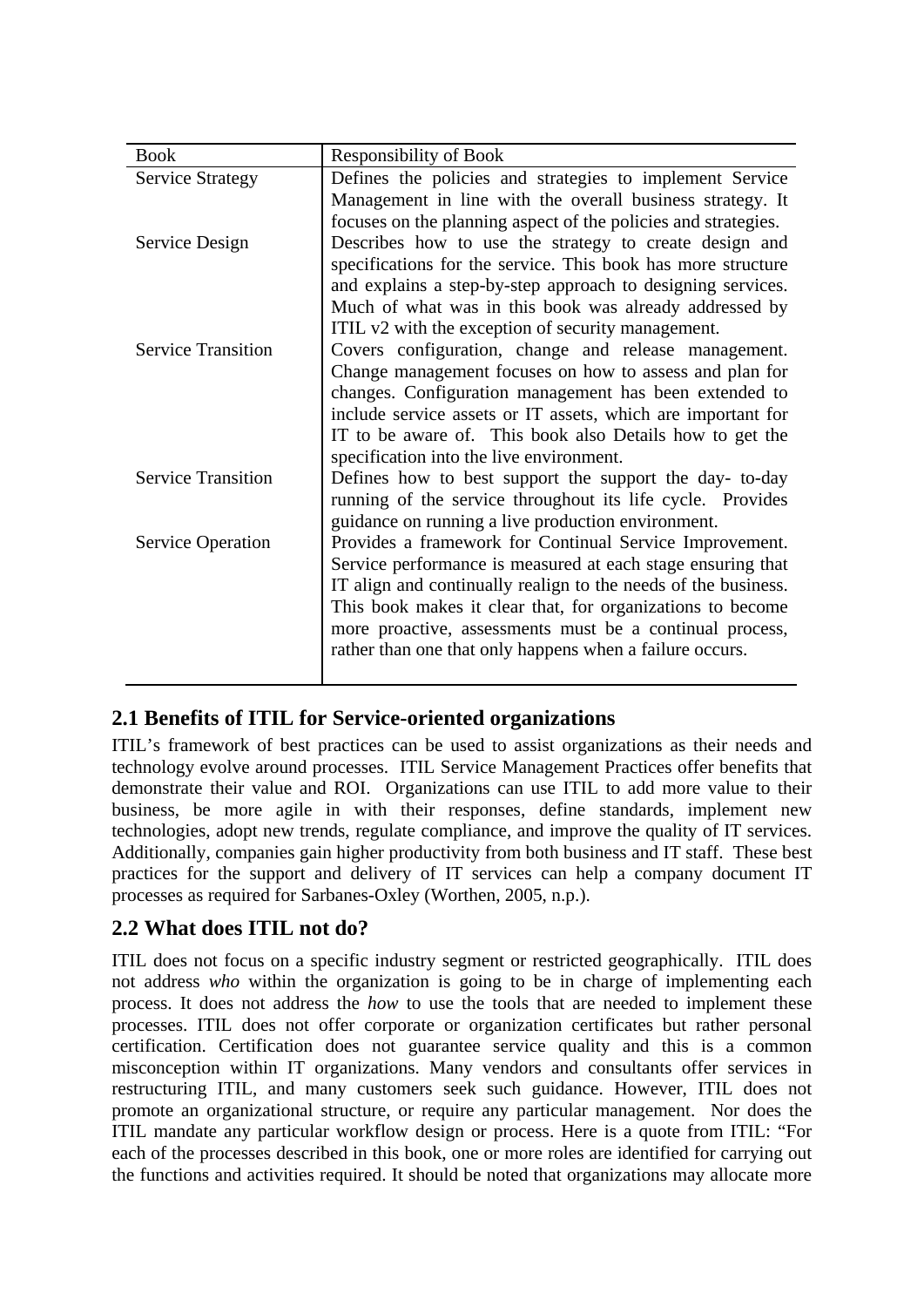than one role to an individual within the organization, or may allocate more than one individual role. The purpose of the role is to lace responsibility rather than to create an organizational structure" (ITIL Organization, 2006)

#### **2.3 What you need to know before adopting ITIL?**

ITIL's core practice guides are adaptable and applicable within a variety of organizational context. However, every organization is different and should have its own unique requirement. ITIL can be intimidating to understand and organizations should realize that you can not conform to, adopt, comply with or implement ITIL because it is not a *set*  standard and you can not use what ITIL says verbatim.

IT is a service organization providing effectiveness, value, and support to the enterprise and its strategy. Organizations should focus on service and business performance improvement first and not processes. Processes are intended to be a means to an end and not to become the end, in and of themselves. Organizations have been adopting ITIL for approximately 25 years. As demonstrated in the Hype Cycle chart (Govekar et al., 2007, n.p.), organizations are moving towards becoming service providers as discussed by Salle in 2004. According to the figure below, it will take another two years for ITIL to be widely adopted and mainstream.

### **3. Six Sigma**

Although the beginning of Six Sigma is steeped in quantitative analysis, it is a misperception that Six Sigma is only a statistical measure with a goal of perfection. Pande and Holpp (2002, p. 14-16) assert that Six Sigma is more than a statistical and process methodology and discuss the following six themes of Six Sigma:

- Understand and focus on the customer.
- Be dependent on data- and fact-driven management.
- Master and improve your key processes.
- Manage proactively.
- Collaborate across boundaries within the organization.
- Drive for perfection, but tolerate failure

#### **3.1 Six Sigma methodologies: DMAIC and DMADV**

There are two key Six Sigma methodologies: DMAIC and DMADV. DMAIC is an acronym for Define, Measure, Analyze, Improve, and Control. DMADV is Define, Measure, Analyze, Design, and Verify (DMADV). According to Kerri Simon (2002) in the article, DMAIC versus DMADV, the DMAIC method is predominant in Six Sigma implementations and "should be used when a product or process is in existence at your company but is not meeting customer specification or is not performing adequately." Practitioners when employing DMAIC, seek to "root out and eliminate the causes of defects" (American Society for Quality). Pande and Holpp (2002) agree that organizations needing to fix broken processes can reap benefits of implementing DMAIC. By using DMAIC organizations will have proven and identified the extent of the problem. By assessing and measuring problems, an organization will be spending time and resources solving high value problems. When the problem is proven and selected for resolution, its root cause is identified using data and facts, not intuition and gut feel. As the DMAIC team works to create a solution, their purpose is to affect real change to the existing problematic process. The resulting solution must be well tested to manage risks to the organization. After the solution is implemented within the enterprise, the organization measures the results validates that the solution is sustaining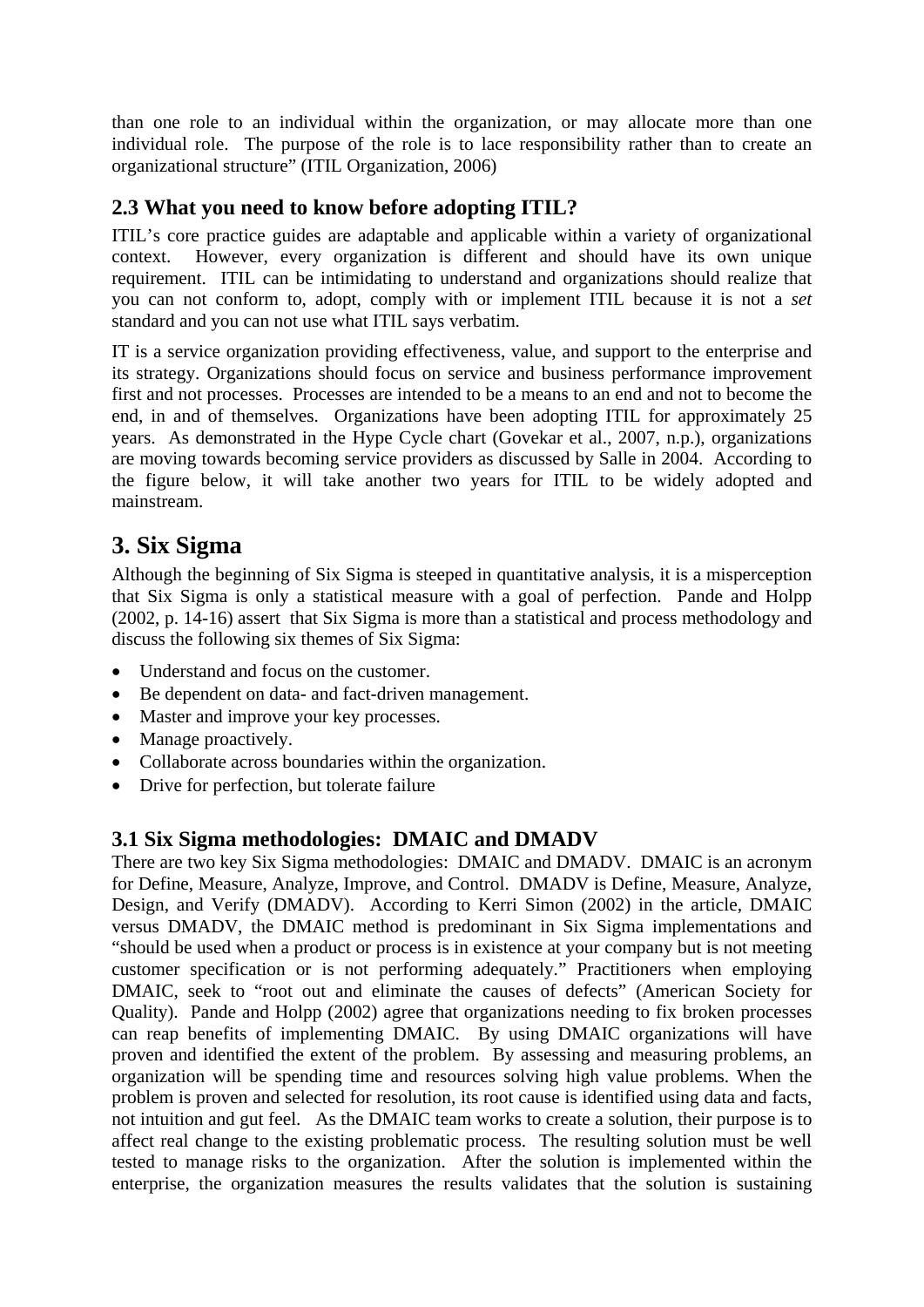change (2002, p. 30-31). In the table below, Chieh (2007), outlines in the chart below how DMAIC can be utilized to fix under performing processes….



**Figure 2:** Hype Cycle for IT Operations Management, 2007, Source: (Govekar et al., 2007)

When designing new processes, the approach used is Design for Sigma Six (DSFF). DSFF uses DMADV not DMAIC in order to design and move to market "new products or services measures by customer-based critical-to quality metrics" (Foster, 2007, p. 463). Simon expands the uses of DMADV beyond the creation of new products or services and advocates using DMADV approach after optimizing an "existing product or process" fails to meet "customer specification or Six Sigma level" (Simon, 2007).

#### **3.2 Tools of Six Sigma**

The teams once formed will use a series of tools, which are employed with the Six Sigma methodology. The expansive toolset, which teams leverage to complete their work, is a primary benefit Six Sigma. Pande and Holpe (2002) recommend teams limit the use of tools to only those that help "get the job done" (p. 67) and categorize the tools as follows:

#### 3.3 Criticism of Six Sigma

There is a recent debate of whether Six Sigma has a place in companies embracing the new innovation economy. The argument is that it is difficult for innovation and Six Sigma practices to coexist because by their very nature they are opposite. Six Sigma requires the organization to focus and direct its resources on operational excellence and perfection; it has a very low tolerance for risk because imperfection is increased when risk is introduced. On the other hand, iinnovation is by its very nature a high risk because it is dealing with new concepts (Rae, 2007, n.p.). Management professor Tom Davenport contends that the time for Six Sigma has passed as companies are embracing innovation:

"Process management is a good thing. But I think it always has to be leavened a bit with a focus on innovation and [customer relationships]." The discipline was developed as a systematic way to improve quality, but the reason it caught fire was its effectiveness in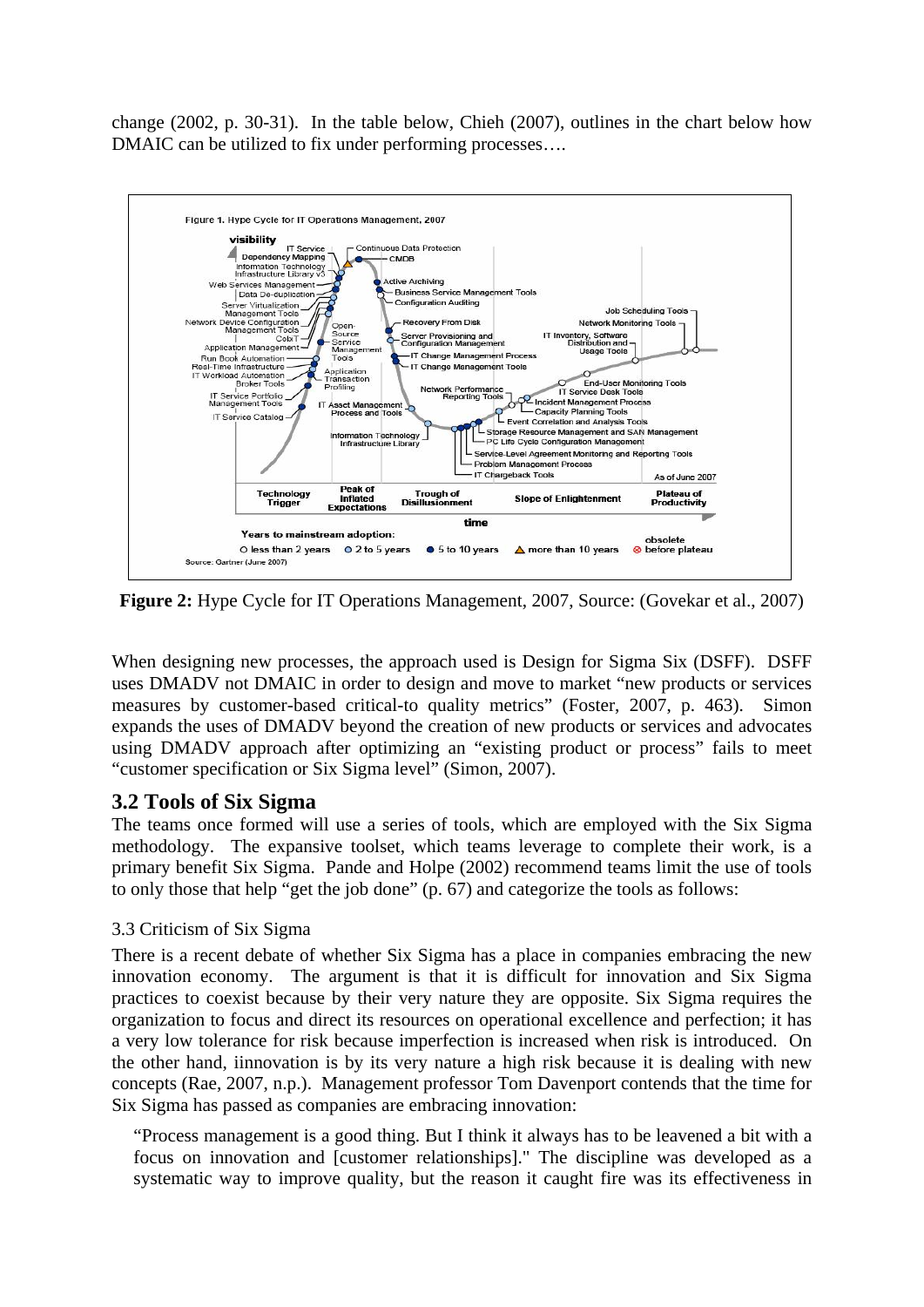cutting costs and improving profitability. That makes it a powerful tool—if those are a company's goals. But as innovation becomes the cause du jour, companies are increasingly confronting the side effects of a Six Sigma culture." (Grow & Hindo, 2007).

| <b>Steps</b>                                                                                              | <b>Phase</b> | <b>Questions</b>                                                                                                                                                                                     |
|-----------------------------------------------------------------------------------------------------------|--------------|------------------------------------------------------------------------------------------------------------------------------------------------------------------------------------------------------|
| 1. Understand what process is to be<br>improved and set a goal.                                           | Define       | > What is the Y or the outcome measure?                                                                                                                                                              |
| 2. Measure the current state.                                                                             |              | Measure $\triangleright$ What is Y's current performance?                                                                                                                                            |
| 3. Develop cause-and-effect theories<br>of what may be causing the problem.                               |              | > What are the potential Xs or causes?<br>> What may be causing the problem?                                                                                                                         |
| 4. Search for the real causes of the<br>problem and scientifically prove the<br>cause-and-effect linkage. | Analyze      | the real Xs or causes?<br>What<br>are<br>> What is really causing the problem?                                                                                                                       |
| 5. Take action.                                                                                           |              | > How can the understanding of the real<br>causes of the problem be exploited to<br>Improve eliminate or reduce the size of the problem?<br>$>$ How can this Y = f(X) understanding be<br>exploited? |
| 6. Measure to verify improvement<br>has taken place.                                                      | Control      | $>$ Did Y really improve?<br>$>$ How can the Xs be controlled so the gains                                                                                                                           |
| 7. Take actions to sustain the gains.                                                                     |              | in Y remain?                                                                                                                                                                                         |

**Table 2:** DMAIC in Mathematical Terms Source: (Chieh, 2007)

Davenport's opinion is supported by research conducted by "Wharton School professor Mary Benner and Harvard Business School professor Michael L. Tushman. Benner and Tushman's research "suggests that Six Sigma will lead to more incremental innovation at the expense of more blue-sky work. The two professors analyzed the types of patents granted to paint and photography companies over a 20-year period, before and after a quality improvement drive. Their work shows that, after the quality push, patents issued based primarily on prior work made up a dramatically larger share of the total, while those not based on prior work dwindled" (Hindo, 2007, n.p.).

Examples of Six Sigma's fall from extreme favor can be seen at many fortune 100 companies including Home Depot, GE and 3M. The new Chief Executive Frank Blank has scaled back the strictness of the Six Sigma implementation enacted under CEO Robert Nardelli by giving more decision making to store managers. After the departure of James McNerney, 3M's leadership has changed its implementation of Six Sigma. Even GE, who under Jack Welsh popularized Six Sigma within the United States, is working to change how Six Sigma is used. Jack Immelt is attempting to move his team to "innovate around a theme of "ecomangination," with mixed results (Grow & Hindo, 2007, n.p.).

This debate does not mean that Six Sigma can't provide value to organizations. It does mean that Six Sigma cannot be implemented in a vacuum. Multiple methodologies are needed support the enterprise strategy. For example, companies that are looking to innovate while supporting and improving processes and products are adopting the "Ambidextrous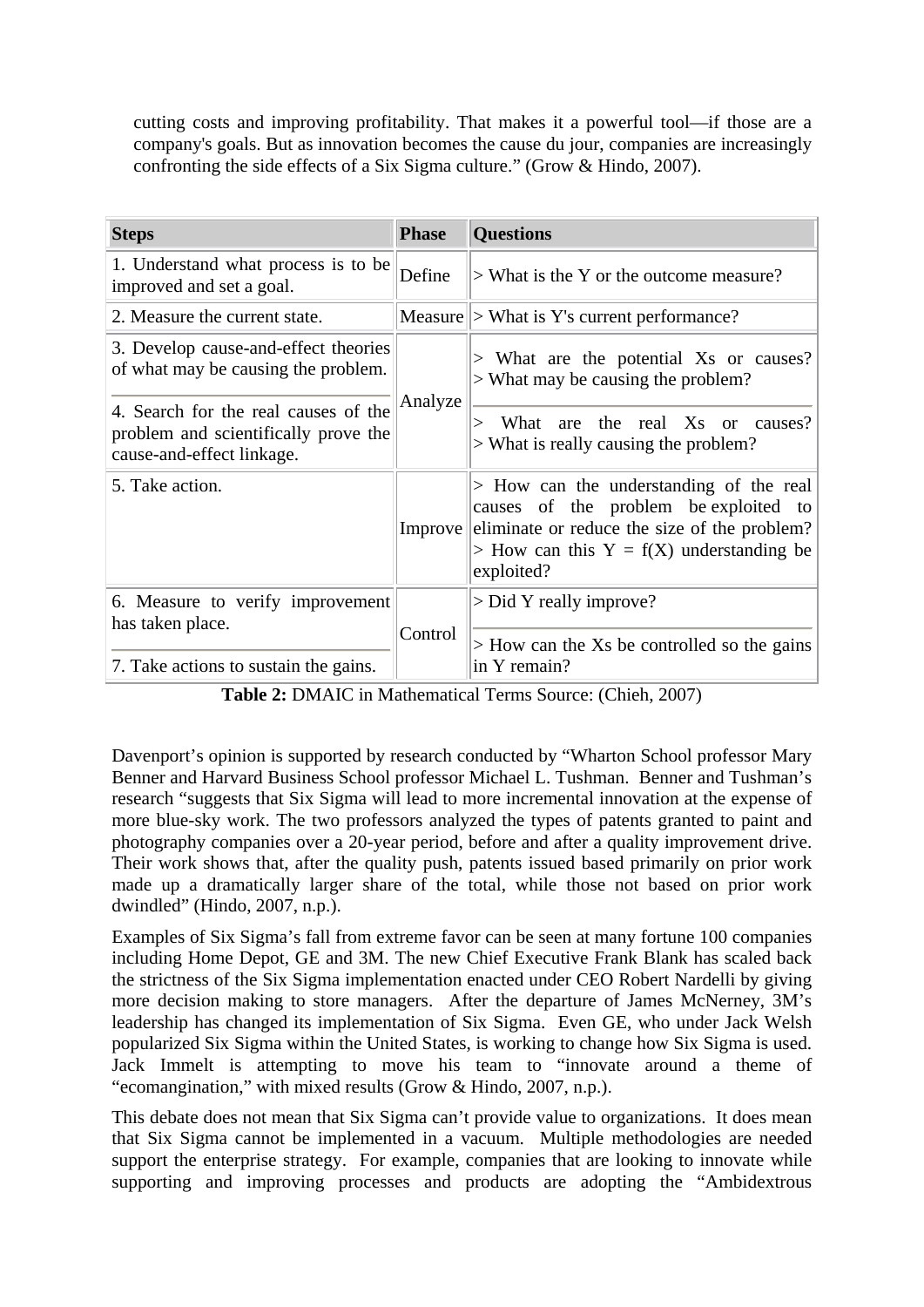Organization" proposed by Charles O'Reilly IIII and Micheal Tushman, business-school professors at Stanford and Harvard. O'Rielly and Tushman's (2004) research shows successful companies pursuing innovations because "they separate their new, exploratory units from their traditional, exploitative ones, allowing for different processes, structures, and cultures; at the same time" (p. 74). The organizations "maintain tight links across units at the senior executive level. In other words, they manage organizational separation through a tightly integrated senior team" O'Reilly & Tushman, 2004, p. 75). To describe these organizations, O'Reilly and Tushman (2004) have coined the term "ambidextrous organizations" and believe that the organizations have provided a "practical and proven model for forward-looking executives seeking to pioneer radical or disruptive innovations while pursuing incremental gains. A business does not have to escape its past; these cases show how to renew itself for the future. Their study showed that "90% of the ambidextrous organizations achieved their goals" (O'Reilly & Tushman, 2004, p. 76).

| Category                    | Tools                                              |  |
|-----------------------------|----------------------------------------------------|--|
| Ideas<br>Gathering          | $\checkmark$ Brainstorming                         |  |
| Organizing<br>and           | $\checkmark$ Affinity Diagramming                  |  |
| Information                 | $\checkmark$ Multi-voting                          |  |
|                             | $\checkmark$ Tree Diagram                          |  |
|                             | √High-Level Process Map                            |  |
|                             | √ Flow Chart (Process Map)                         |  |
|                             | $\checkmark$ Cause and Effect (Fish Bone) Diagrams |  |
| Data Gathering              | $\checkmark$ Sampling                              |  |
|                             | $\checkmark$ Operational Definitions               |  |
|                             | √ Voice of the Customer Methods                    |  |
|                             | $\checkmark$ Check sheets and Spreadsheets         |  |
| Process<br>and              | $\checkmark$ Process Flow Analysis                 |  |
| Data Analysis               | $\checkmark$ Pareto Charts                         |  |
|                             | $\checkmark$ Histograms (Frequency Plot)           |  |
|                             | $\checkmark$ Run (Trend Chart)                     |  |
|                             | ✔ Scatter Plot (Correlation) Diagram               |  |
| <b>Statistical Analysis</b> | $\checkmark$ Test of statistical significance      |  |
|                             | $\checkmark$ Correlation and regression            |  |
|                             | $\checkmark$ Design experiments                    |  |
|                             |                                                    |  |
| Implementation<br>and       | $\checkmark$ Project Management Methods            |  |
| Process Management          | $\checkmark$ FEMA                                  |  |
|                             | ✔ Stakeholder Analysis                             |  |
|                             | ✔ Force Field Diagram                              |  |
|                             | $\checkmark$ Process Documentation                 |  |
|                             | Balance Score Cards and Process Dashboards         |  |

**Table 2:** Categorization of Six Sigma Tools, Adapted from Pande and Holpe (2002, p. 51- 67)

### **4. Implications for Practice**

So far we have provided background on ITSM, ITIL and Six Sigma individually. However, the question is, can an organization's ITSM implementation benefit by integrating ITIL and Six Sigma? We conclude that ITIL and Six Sigma should be leveraged in tandem by IT organizations. Together with the ITIL best practices model and Six Sigma continual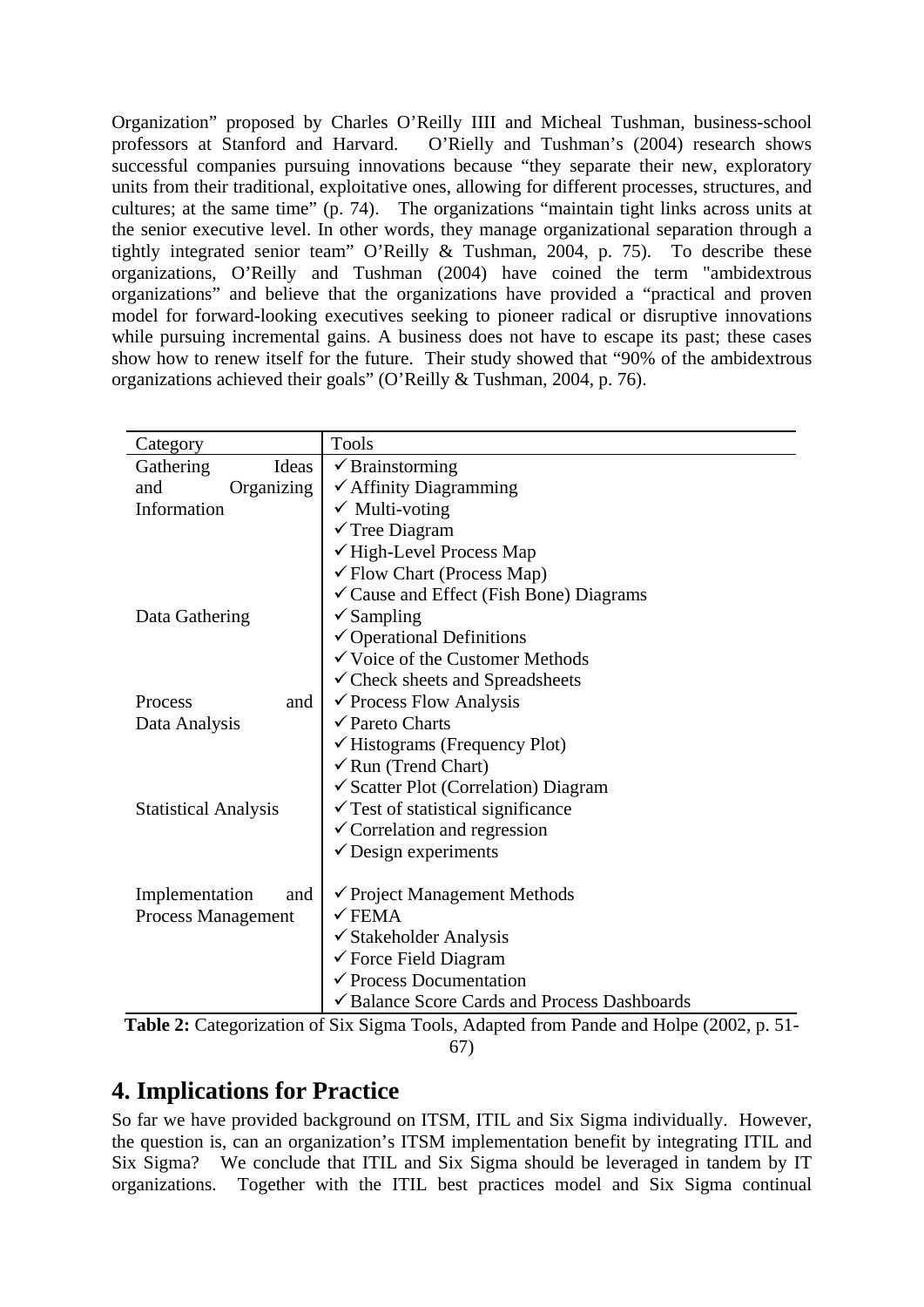improvement and measurement, IT will be able to set boundaries and provide control elements for the senior IT management ITIL is needed to provide the framework and best practices for ITSM. ITIL provide a set of guidelines to specify what an IT organization should do based on industry best practices. ITIL best practices process model is a key item to drive IT to meet the enterprises expectation.

However, ITIL does not define for an organization how it should be accomplished. According to Fry and Bolt (2004) "Six Sigma provides a process improvement approach that is based on statistical measurement, drives quality improvement, and reduces operational costs. It helps in developing detailed work instructions, and it defines a methodology for continually mapping, measuring, and improving the quality process. Six Sigma tells how, but it doesn't tell what to do nor does it specify any best practices specifically for ITSM…ITIL defines the "what" of service management and Six Sigma defines the "how" of quality improvement. Together, they make a great combination for improving the quality of IT service delivery and support" (p.2). ITSM, ITIL and Six Sigma combined can also assist IT govern itself and ensure that it is meeting and sustaining the enterprises strategies and objectives (Colbeck et al., 2005).

#### **4.1 Business Case – Integrating ITSM, ITIL and Six Sigma**

Combining ITIL® and Six Sigma to improve Information Technology Service Management at General Electric (GE), the IT Solutions Enterprise Planning & Strategy consulting group was engaged to develop a process improvement methodology that combined ITIL and Six Sigma to migrate from the current state to "measurable, ITIL-compatible processes" (Fry & Bolt, 2004, p. 3). The group used Six Sigma to assess risk, compare current state and processes to the end goal, and then identified the solution which leveraged Remedy's "ITSM Suite to automate and improve ITSM processes" (Fry & Bolt, 2004, p. 3). The five objectives set by the team included 1) Achieve ISO Compliance for ITSM using ITIL for GE IT standards (ITIL is ISO 9000 compliant), 2) Use ITIL framework to define ITSM best practice standards, 3) Assess the current state of IT service by using the Capability Maturity Model (CMM) and Capability Assessment Tool against the ITIL standard, 4) Constantly improve ITSM processes using Six Sigma and Deming's Total Quality Management (TQM), and 5) Define measurement using Six Sigma to assure control and improvement (Fry & Bolt, 2004, p. 3)

To implement the methodology and meet the objectives set by the team, the team executed the Six Sigma DMAIC. Table 3 outlines the project phase, goal/purpose and deliverable.

GE's project to improve their IT service management demonstrates that ITIL and Six Sigma can be leveraged together to implement and maintain ITSM within an organization. The benefits that GE found included 1) reducing cost by minimizing "potential downtime and the adverse effects of system, network, and application failures and install, move, adds, change and decommission implementations". 2) "Improve decision-making ability by facilitating access to information throughout the organization, and by enabling the enterprise wide use of outputs from an integrated framework of processes and tools through such devices as cross functional IT service dashboards" and 3) "Improve IT service levels by creating operational efficiencies and enabling a linked IT Service Management process loop for defining, measuring, analyzing, improving, and controlling service performance" (Fry & Bolt, 2004, p. 9).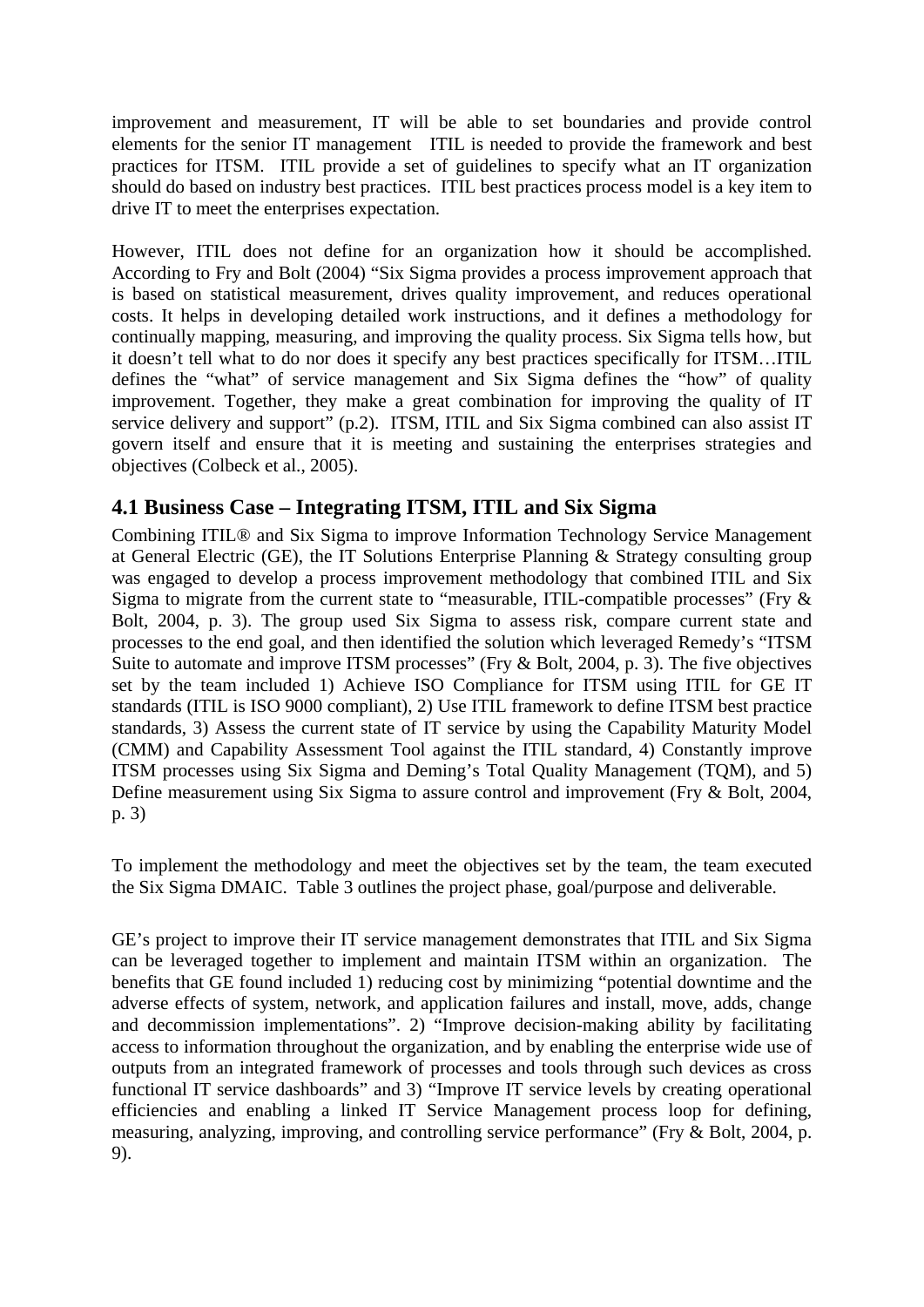#### **4.2 Lessons Learned**

It was to be expected that GE, an organization whose culture under the direction of Jack Welsh became entrenched in Six Sigma, leveraged Six Sigma when it implemented a project to use ITIL to improve its IT Service Management. But even organizations that are not Six Sigma implementations can benefit from using Six Sigma principles, methods, and tools. For example, the purpose of ITSM is to align the IT organization with the enterprise. This aligns to Pande and Holppe (2000) contention that within the Six Sigma implementation that there should be an emphasis and focus on the customer. Additionally, Six Sigma recommends collaborations across boundaries within the organization. Using the DMAIC project management approach provides the IT organization a methodology to establish a vision and strategy for ITSM within the organization, assess the current state and its effectiveness in supporting the ITSM strategy, determine what is most likely for not meeting the defined strategy, identify a solution and propose a plan for implementation ITSM. Alternatively, if ITSM and ITIL are currently in place within the organization, the Six Sigma approach to organizing and getting work done including identifying and selecting problems to be solved could be used. Additionally, the Six Sigma tool kit provides tools that assist IT staff identify problems, determine root causes, and recommend ITIL solutions to fix existing problems. To provide sound IT service management, organizations should use ITIL and Six Sigma combined to ensure strategic alignment with their organization.

### **5. Implications for Research**

IT operations, as the production arm of IT departments, have been mostly ignored by IT research. There is a growing body of research on isolated aspects of operations services; but there is little research that is explicitly ITSM related. Despite the significant growth of ITSM practice in industry, there is no academic work or community of scholars that shares a common mission to understand how to advance it. Services are emerging in separate areas of academic, industry and government but few attempts to integrate them (Conger et al. 2007, p. 50). Six Sigma is a measurement-driven approach to continuous process improvement that focuses on reduction of variation, consistency and high product quality. Therefore, in terms of IT service oriented industry, combining Six Sigma with ITIL can migrate current processes toward usable, measurable, to ITIL-compatible processes as mentioned above with the case study on GE, however there is no research on version 3 because it was just released in May 2007. Based on this we have shown that Six Sigma tools can be used to improve ITSM processes using the DMAIC model.

### **6. Conclusion**

 Over the next decade, executives will continue to be challenged to deliver value to share holders. To support the organization, IT executives and managers will be challenged to transform their organization from delivering technology to providing service and ultimately becoming a business partner within the organization. To meet the challenge, we encourage the use of ITIL in combination with Six Sigma in IT Organizations with an ITSM implementation. IT managers need to leverage ITSM to develop, deliver and manage IT services to agreed upon quality standard. To have a sound IT management, managers should use ITIL v3 to guide selection of best practices. Six Sigma DMAIC should be used to make certain that ITSM is aligned with the customer and to provide the mechanism to deliver and monitor all the IT service management processes. The case study at GE shows that ITIL and Six Sigma can be used in tandem to deliver ITSM and meet the organization's business objectives. Nevertheless, delivering ITSM using ITIL and Six Sigma is a one building block for building a world-class company. As Dr. Foster (2007), world-class competitors do not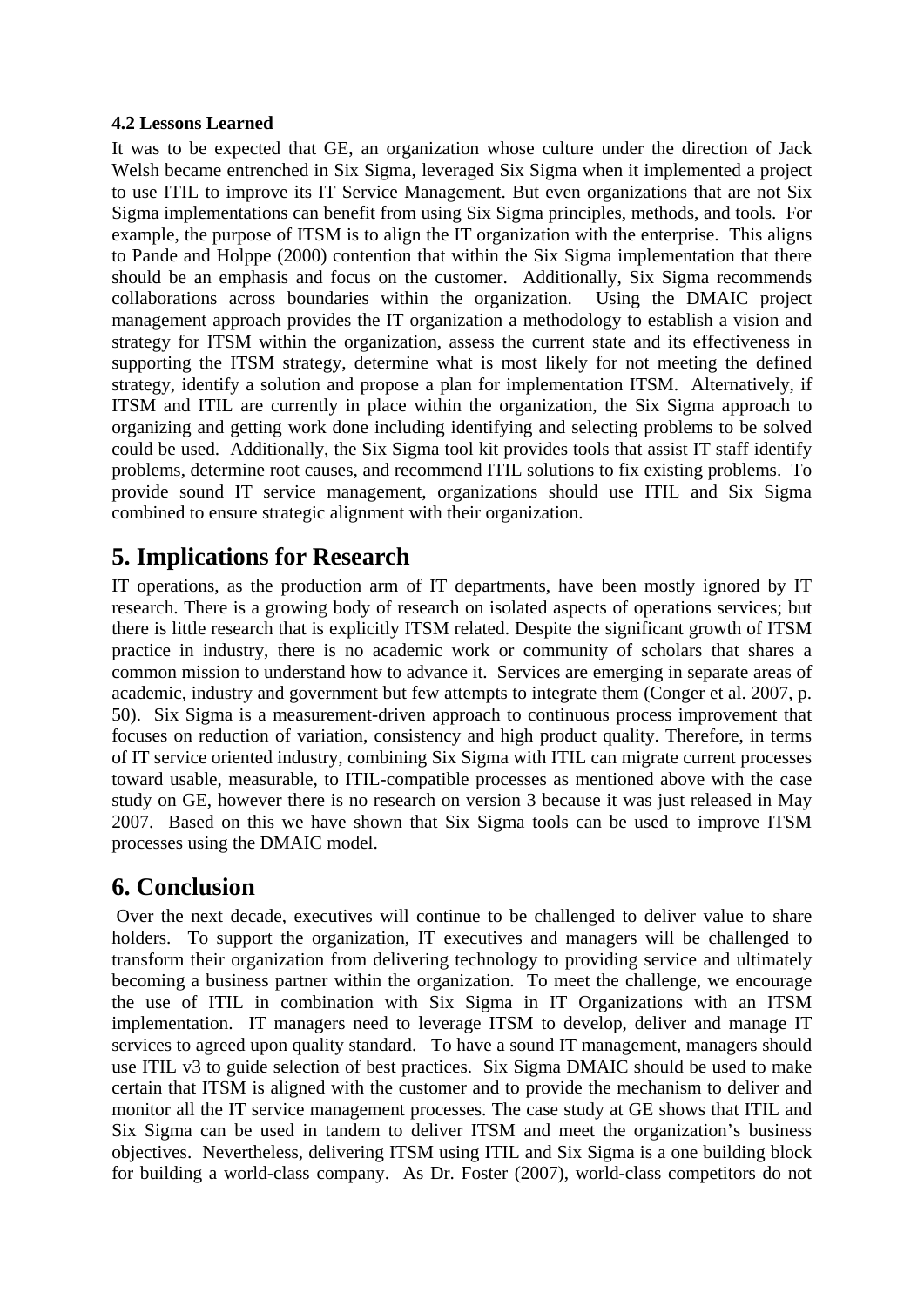achieve the status because they adopted a "tool or technique." They achieve the status because they are good in "performing the fundamentals "including understanding their customers, products, employees, competitors' landscape, the market they are competing in and the enabling technologies. The world-class competitors succeed because they are creative and know how to make use of operations processes to their best advantages." (Foster, 2007, p. 509). ITIL and Six Sigma are just two tools that should be used for the IT organization to deliver world class IT Service Management and meet quality targets. As the IT organization successfully delivers ITSM, it will become a business partner within the organization.

| Phase                  | Goal/Purpose                                                             | Deliverable                                                    |
|------------------------|--------------------------------------------------------------------------|----------------------------------------------------------------|
| Phase<br>1:            | ITSM<br>Align<br>strategy with<br>the                                    | >Team charter that describes the                               |
| Define                 | business,<br>organizational,<br>and                                      | purpose, goals, and resources for the                          |
| Opportunities          | technological strategies. The desired                                    | project.                                                       |
|                        | result is to set a definitive vision,                                    | >Data collection plan that includes                            |
|                        | scope, and strategic approach for                                        | such items as interview schedules and                          |
|                        | ITSM operations.                                                         | questions.                                                     |
|                        |                                                                          | $\triangleright$ Critical to Quality (CTQ) outline             |
|                        |                                                                          | that identifies the critical success                           |
|                        |                                                                          | factors.                                                       |
|                        |                                                                          | >Current situation analysis that was                           |
|                        |                                                                          | created using the CAT tool.                                    |
|                        |                                                                          | >Customers/Output-Process-                                     |
|                        |                                                                          | Input/Suppliers (COPIS)<br>"as-is"                             |
|                        |                                                                          | process map outline that provides an                           |
|                        |                                                                          | understanding of the current processes                         |
|                        |                                                                          | to which the solution                                          |
| Phase<br>2:<br>Measure | Create a current-state assessment of<br>how well the current environment | >An accurate assessment of current                             |
| performance            | supports the ITSM strategy.<br>The                                       | process performance.<br>>Detailed "as-is"                      |
|                        | desired result is to determine current                                   | process<br>maps<br>derived from the<br><b>COPIS</b><br>outline |
|                        | processes, issues, and the critical                                      | created in Phase 1                                             |
|                        | Critical<br>To<br>factors—or<br>success                                  | > Critical Success Factors (CTQ)                               |
|                        | Quality<br>factors $(CTQs)$ —of<br>the                                   | summary chart                                                  |
|                        | desired future state environment.                                        |                                                                |
| Phase<br>3:            | Examines the data collected in the                                       | Opportunities Table:<br>Solutions<br>$\geq$                    |
| Analyze                | phase to<br>Measure<br>generate<br>$\mathbf{a}$                          | mapped to process gap                                          |
| factors                | prioritized list of the sources of                                       | > Critical Success Factors (CTQs)                              |
| impacting              | variation. The Analyze phase focuses                                     | <b>ITIL</b><br>benchmarked<br>against<br>best                  |
| performance            | improvement efforts by separating the                                    | practices to identify opportunities for                        |
|                        | "vital few" variables (those most                                        | improvement                                                    |
|                        | likely responsible for the variation)                                    | > Cause and Effect Diagram                                     |
|                        | from the "trivial many" (those least                                     | > Pareto Chart of Opportunities                                |
|                        | likely responsible for variation).                                       |                                                                |
| Phase<br>4:            | Define<br>and<br>refine<br>recommended                                   | > Risk Assessment/Failure Modes and                            |
| Improve                | tactical solutions based on information                                  | Effect Analysis (FMEA)/Contingency                             |
| Performance            | determined in phases 1-3. The desired                                    | Plan.                                                          |
|                        | is<br>documented<br>result<br>a                                          | > Prioritized potential solutions                              |
|                        | recommendation based on strategic                                        | > Solution Pilot                                               |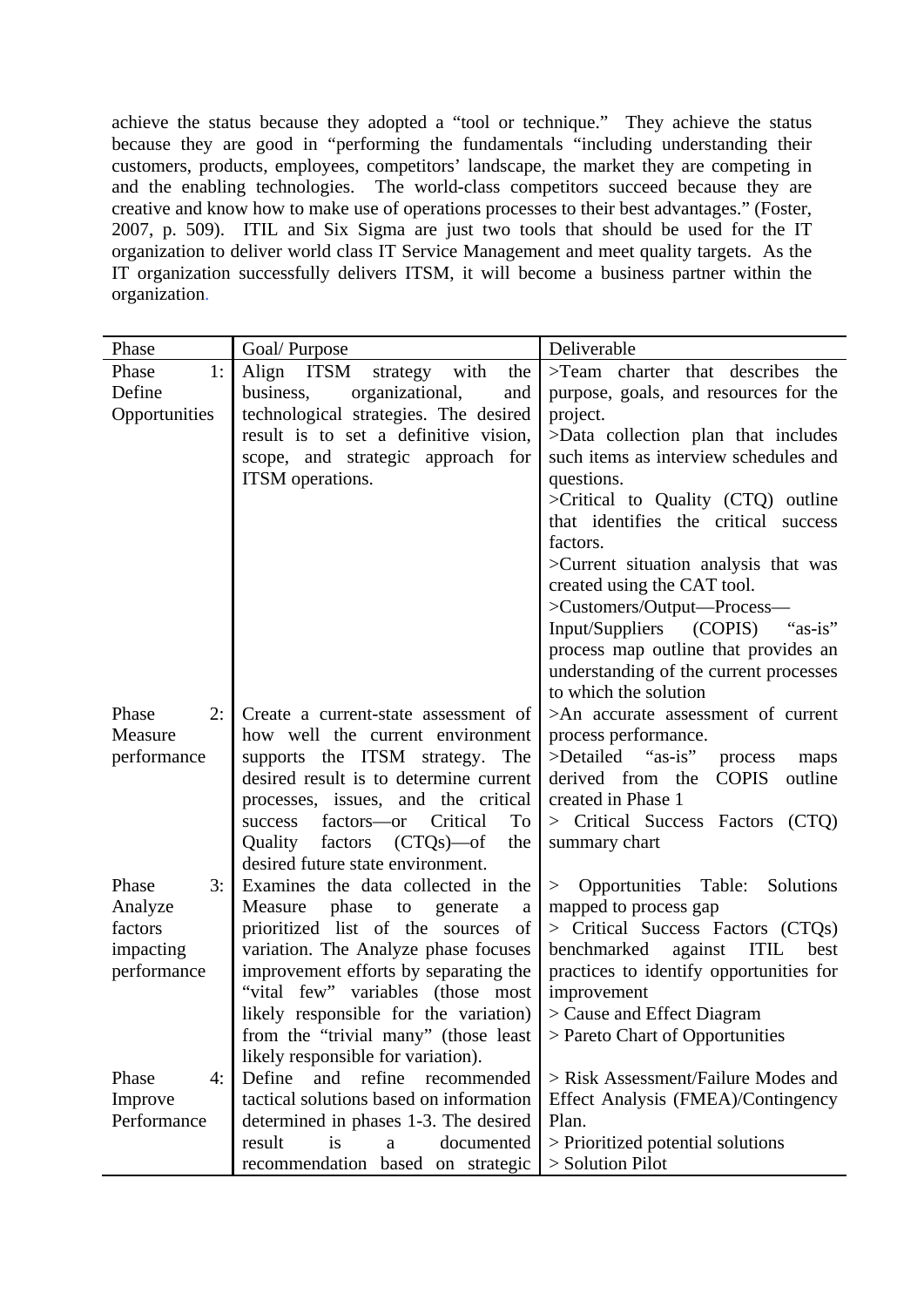| Phase       | Goal/Purpose                                                                  | Deliverable                                                                     |
|-------------|-------------------------------------------------------------------------------|---------------------------------------------------------------------------------|
|             | fit, cost, and benefits.                                                      | $>$ "To Be" process maps                                                        |
| Phase       | 5: Propose a plan for designing and $\vert$ > Multi-Generational Product Plan |                                                                                 |
| Control     | implementing the ITSM process (MGPP)                                          |                                                                                 |
| Performance | improvement solution. The desired $\geq$ Process metrics defined              |                                                                                 |
|             | result is a true life cycle $ITSM$ $\triangleright$ Full solution implemented |                                                                                 |
|             |                                                                               | solution that allows for continuous $\vert$ > Control/Response Plan implemented |
|             | improvement.                                                                  | $>$ Risk mitigation actions complete                                            |

**Table 3:** Project Phase, Goal/Purpose And Deliverable, Source: Adapted from (Fry & Bolt, 2004, p 4-8)

#### *References*

- Antony, J (2007). Is six sigma a management fad or fact? *Assembly Automation [0144-5154] vol:27* iss:1 pg:17 Retrieved September 15, 2007, from Emerald database.
- Brown, Dale (2007), ITIL V2 to V3 Is it worth it. Retrieved November 4, 2007, from http://www.axiossytems.com
- Chieh, J. C. (2007, March 21). Six Sigma Basics: DMAIC Like Normal Problem Solving. *iSixSigma.com*. Retrieved September 28, 2007, from http://europe.isixsigma.com/library/content/c070321b.asp
- Chuck, E (2002). *Success with Six Sigma A Mini-Tutorial for the Quality-Minded*. Retrieved September 27, 2007, from http://www.freequality.org/sites/www\_freequality\_org/documents/Training/Classes Fall 2002/Six Sigma.doc
- Colbeck, D., Evans, I. (2005). IT Governance. In *The Complete Guide to IT Service Management.* (1<sup>st</sup> ed., Part 2, Ch.1, p.1-2). Ottawa: ColbeckEvans
- Conger, S, et al. (2007). Information technology service management: an emerging area for academic research and pedagogical development, New York, NY. Retrieved November 9, 2007 from ACM Digital Library
- Damiano, F & McLauglin, K, (2007). American ITIL, New York, NY. Retrieved November 30, 2007 from ACM Digital Library.
- Drucker, P. (2001). Management By Objectives and Self-Control. In The Essential Drucker (1st ed., Ch.8, p.112). New York: HarperCollins
- Foster, S (2007). *Managing Quality: Integrating the Supply Chain*, 3rd Edition. Pearson, Upper Saddle River, New Jersey
- Foster, S (2007). Implementing and Validating the Quality System. In *Managing Quality: Integrating the Supply Chain.* (3<sup>rd</sup> ed., Ch.16, pp.509). New Jersey: Pearson.
- Fry, M. and Bolt, M (2004) Combining ITIL® and Six Sigma to Improve Information Technology Service Management at General Electric
- Govekar, M. et. al. (2007, June 22). Hype Cycle for IT Operations Management, 2007 (ID Number: G00148631). Retrieved July 28, 2007 from Gartner website at http://www.gartner.com
- Rae, Jeneanne (February 27, 2007). Debate: Six Sigma vs. Innovation. *BusinessWeek.*  Retrieved November 23, 2007, from http://www.businessweek.com/innovate/content/feb2007/id20070227\_766365.htm
- Grow B., Hindo, B. (June 11, 2007). Six Sigma: So Yesterday? In an innovation economy, it's no longer a cure-all. *Business Week.* Retrieved November 23, 2007, from http://www.businessweek.com/innovate/content/feb2007/id20070227\_766365\_page\_2.